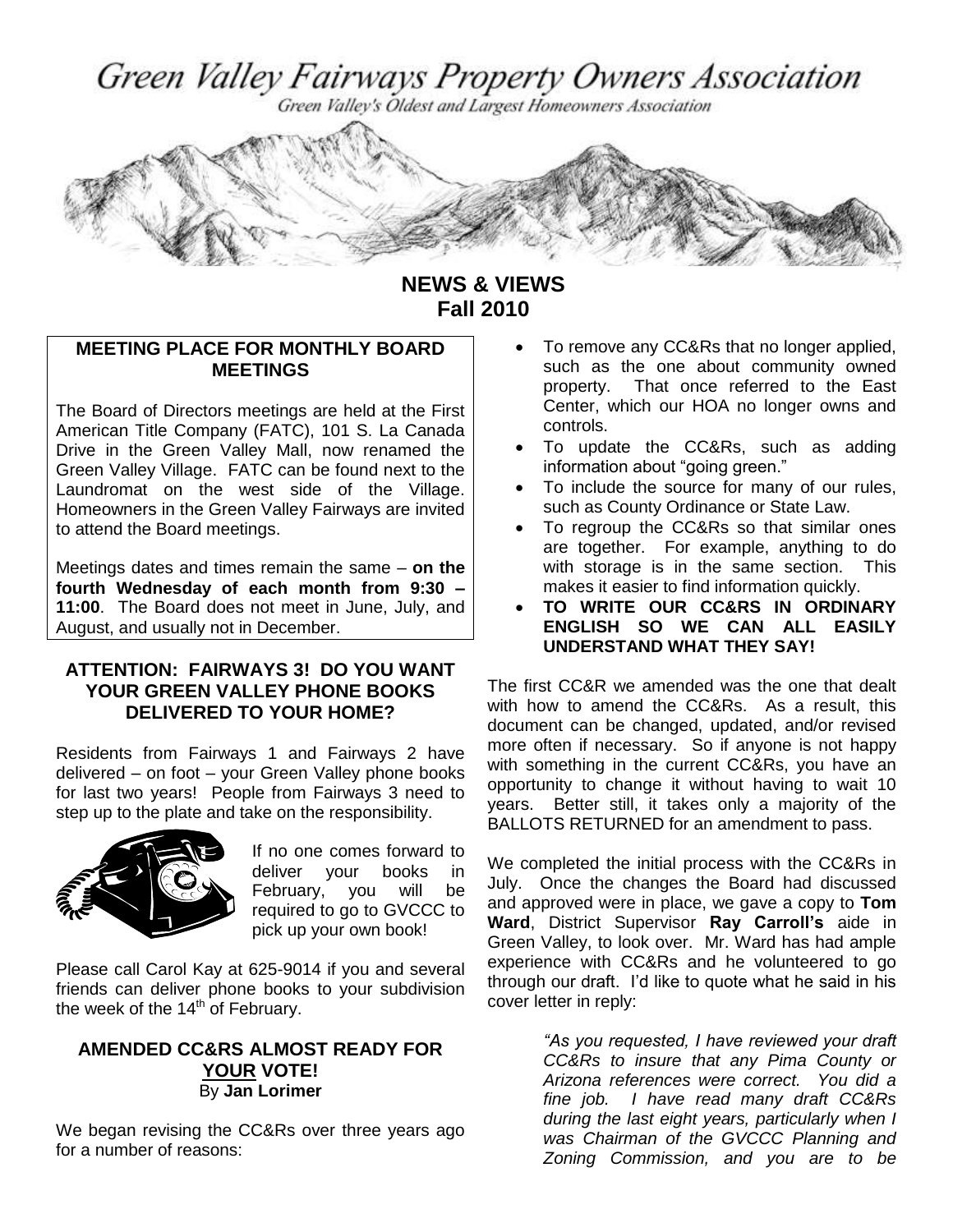*commended for preparing an excellent document. I was most pleased that you wrote in understandable English."*

Once we had made the changes that Tom recommended (and they were very minor), we passed the copy on to our attorney in Tucson. Unfortunately, for whatever reason, she rewrote the CC&Rs in legalese, adding a great deal more information than we wanted. For example, she spelled out fines for violations, which our CC&Rs have never done. And she turned an 8-page document into 16 pages.

We decided that we would not use her version. But first we had to establish that we could use our own version written in clear English. Carol Kay and I each consulted attorneys we know, and were told the same thing: a document does not have to be written in legalese in order for it to stand up in court, but the information must be clear and must cover the subject.

We decided to be sure we had adequately covered all subjects, so we compared our document to our attorney's version, as well as checking with the Arizona Revised Statutes, Chapter 16: Arizona Planned Communities Act. This, of course, led to a few more revisions and clarifications.

We now have a Board-approved final copy. Our goal is to have the CC&Rs with a combination cover letter/ballot and a return envelope mailed to our homeowners in February. By the way, we've managed to keep the CC&Rs down to 8 pages.

When you receive your CC&R packet, please take the time to read everything and vote. Less than half our members respond to Board elections, and for those of us who volunteer that is most disheartening.

At the Annual Meeting, February 25, 2011, there will be ample time for you to ask questions or make comments about the new CC&Rs. If you wish, you can wait until after the meeting to mark your ballot and get it in the mail.

**The deadline to return your marked ballot is March 1, 2011.** 

## **WHY DOES THE BOARD HOLD A CLOSED MEETING KNOWN AS AN EXECUTIVE SESSION PRIOR TO THE REGULARLY SCHEDULED MONTHLY BOARD MEETING?**

That extra time allows the Board to address problems of individual homeowners. For example, let's say John Doe (a **fictitious** homeowner in one of our subdivisions) has weeds growing up to the roofline. We've sent Jim Ellis to talk to John, but Mr. Doe just thumbed his nose at Jim.

John is also keeping a pet warthog (I told you this example was fiction) in his back yard and the smell is horrific! To make matters even worse (you didn't think that was possible, now did you!), John just painted his house tomato soup red with olive drab trim. John is clearly not a very nice person, and the neighbors are hysterical.

What to do, what to do!

The Board cannot publicly name this person at an open meeting because that violates the privacy laws. So we talk about John, and what to do with him, in a closed session! Later, during the open meeting, we will publicly address the issue without naming names!

If you arrive at a Board Meeting prior to 9:30 and there's a sign on the door stating that we are in executive session, please be patient and understanding. We'll open the doors at 9:30 and we promise to keep everything open and above board, except for the names of individuals.

If you want more information on the legal aspects of closed Board meetings, please read the **Arizona Revised Statutes, Chapter 16: Arizona Planned Communities Act, Section 33-1804: Open meetings; exceptions. It is posted on our website: [www.gvfairways.com.](http://www.gvfairways.com/)** 

#### **KEEP THOSE NOISY CRITTERS QUIET!** By **Jan Lorimer**

My "Poopetrators" article brought a rash of complaints from people being tortured by other people who allow their pets, including dogs, birds and other animals, to make excessive amounts of noise.



Not everyone who owns a pet is thoughtless. This article is aimed at the few who are – the people who will NOT for whatever reason quiet their noisy pets. Excessive noise from pets is against the law! It even states this is our CC&Rs, so there is NO reason why you law-breaking pet owners don't know this.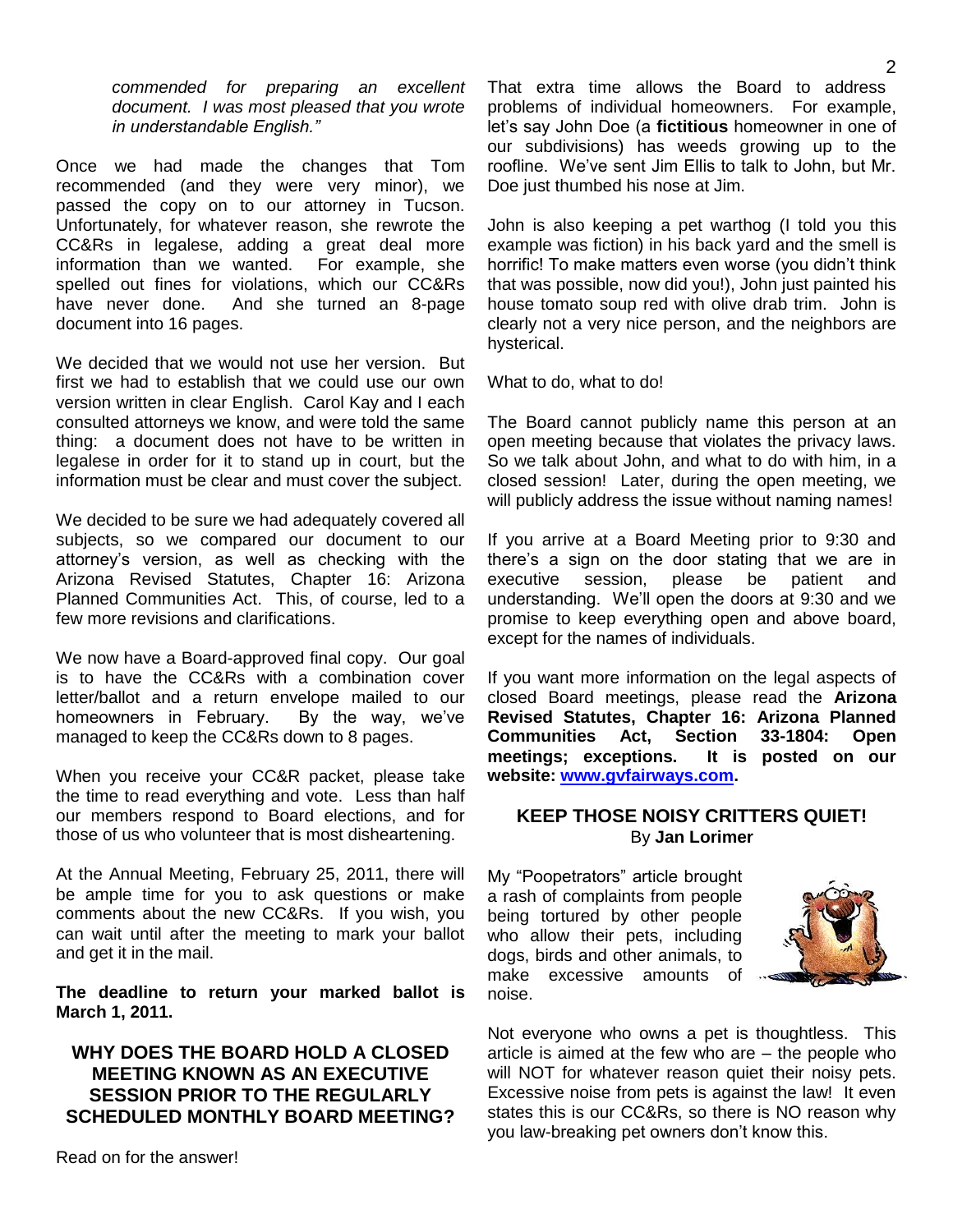Just to define our terms, a noisy animal disturbs "the public peace, quiet or comfort of the neighboring inhabitants," to quote from the County Ordinance. Unfortunately, it's the person who makes the complaint who has to provide proof of this. **Jim Ellis**, our Deed Adherence Officer, indicated at the 2010 Annual Meeting that complaints about barking dogs are high on the list of calls he receives from members.

So, if you are having a problem with a neighbor's noisy animal, here's what you can do:

First, you should probably try talking to your neighbor to let him or her know how annoyed you are. Be civil! You can catch more flies with honey than with vinegar. If the noisy pet's owner doesn't respond well, call **Jim Ellis** at **625-3199**. Jim will most likely pay a visit to the offending neighbor and have one of his quiet little chats.

If the animal continues to be a noise nuisance, call **Pima Animal Care Enforcement (sometimes called Animal Control)** at **243-5900.** They will notify both you and the animal owner, in writing, warning the owner that the problem must be resolved in  $7 - 10$ days.

If that does not resolve the problem, the person making the complaint will have to contact a **Noise Complaint Specialist** at **243-5910** to ask for further investigation. At that time, the person making the complaint and the animal owner will be offered mediation, but it is not required.

If the owner and the complainant (person making the complaint) accept mediation, the mediator will most likely suggest ways for the animal owner to quiet his/her pet. For example, one suggested method is using electronic "shock" collars for dogs. This has its detractors and its defenders, and pet owners may decide to look into other forms of training to quiet a noisy pet.

However, if mediation is either declined or is not successful, the complainant can ask for a **noise log** to record animal noise incidents. It is up to the person who made the complaint to fill out the log. So the person who is being tortured by the barking dog probably feels as if he or she is really being punished at this point!

However, citations can and will be issued if:

 The person making the complaint turns in a completed animal noise log, **OR**

- Complaints are made from two or more nonrelated neighbors who live in separate neighboring properties and who are willing to sign a statement and testify in court that the noise is occurring, **OR**
- The enforcement officer hears any animal from the same property make any sounds (such as barking, meowing, squawking, etc.) continuously for 15 minutes.

If the animal owner is given a citation for violating the Noise Law, he/she will have to appear before a Judge or Hearing Officer. The person making the complaint must also appear at any hearing that is held. **Fines for the animal owner range from \$50 to \$2,500 per offense, depending on the jurisdiction.** 

In the case of anonymous complaints, Animal Control will contact only the animal owner. If a second anonymous complaint is received, an enforcement officer is sent to interview the owner and the neighbors, and to monitor for animal noise. If the evidence supports a violation, a citation is issued.

The person making the complaint may also wish to pursue civil action on his/her own.

Keep this in mind! Green Valley Fairways is an agerestricted community for a reason. People who move here really want a good measure of peace and quiet. So we ask residents to keep noise levels down. And that includes controlling noisy pets!

## **CONTROLLING THE COCKROACH PROBLEM**



When a herd of cockroaches erupted out of his shower drain, FPOA Member **Phil German** called Pima County, Wastewater Management

Division, the department that handles cockroaches. He learned some valuable up-to-date information that he wants to share with everyone.

Until recently, Pima County regularly treated our sewers on a rotating schedule once every two years. They were treating the sewers in the streets, not on private property. In other words, they did not come to a homeowner's home to spray. They treated the manholes in the streets.

However, due to the poor economy, their budget for this has been slashed. Now they treat only if a homeowner calls to complain of excessive amounts of roaches.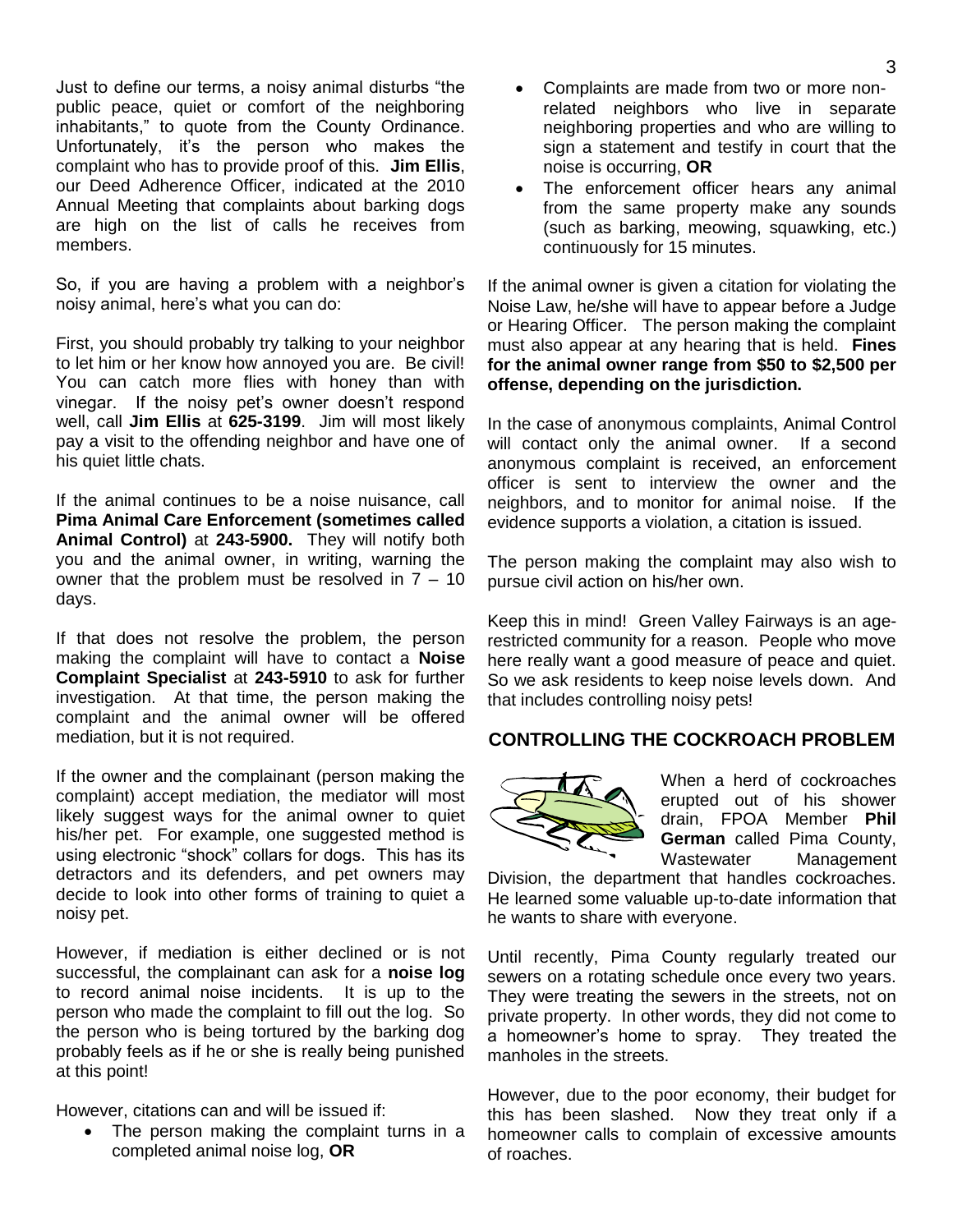If you are seeing lots of roaches in your home, you can call the Sewer Maintenance Office at 443-6500, or call 443-6501 for their automated report line. Pima County will not spray in your home, only at the sewer access points in the street. For more information about eradicating roaches, go on line to [www.pima.gov](http://www.pima.gov/) and type **cockroaches** into the search box.



#### **NEIGHBORLY ACTS OF KINDNESS**

One of our Board Members has suggested a new column, an idea I eagerly embrace because it is so positive. She suggested we honor in print all the members in our Property Owners' Association who reach out to help others. She calls it Neighborly Acts of Kindness. In this day and age of negativity and mean-spiritedness, it is a sheer and utter delight to cite the following kind-hearted people in our subdivisions:

**Carolyn McVeigh** in Fairways 2 who offered to deliver phone books in Fairways 3 when she heard they had no volunteers. Two Board Members did pitch in. Carolyn also enlisted the help of her houseguest from Alaska. What a good sport!

**Bob Stenz** who offered to replace bulbs in the lamps in front of residences in Fairways 3 for people unable to do this for themselves.

**Patty Rivers**, **Bobbi Stauffer**, **Ginnie Scott**, **Bob and Patty Stenz** and **Julie Sissons** for volunteering to be **Block Captains** for the Neighborhood Watch program. Bobbi was the first to earn a new Neighborhood Watch sign for her street.

The following GVFPOA members, all **Block Captains**, have received the new improved Neighborhood Watch signs for their streets.

- **Dale Henning on Verde Vista**
- **Julie Sissons** on Los Rincones
- **Ginnie Scott** on Membrillo

These signs inform the public that we are watching out for the bad guys.

If you know someone in your neighborhood that is out there doing good deeds for our little family of homeowners (all 759 homes of us), send me an email or phone me so I can list their names for all to see! **And to all of you listed here … a virtual halo for your help! Thank you so much for your generous contribution.** 

#### **HOW "GREEN" IS OUR VALLEY**

"Going green" is purely optional for our members. You can follow all or part or even none of the following suggestions, but for those of you who are interested, here are some "green" ideas, beginning with rainwater harvesting.

**Install water-harvesting containers.** Use that rainwater for irrigating your desert plants!

**Install solar panels** to utilize our amazing Arizona sunshine and lower your electric bill. Did you know



you can lease solar panels? What you save on your electric bill may cover the money you pay for your lease. If you are interested in more information, call **Phil German** at **625-0041** who knows first-hand about the program and will be happy to

pass information to other homeowners.

**Plant drought-tolerant native plants in your garden.** We live in the desert, land of cacti and other fascinating plants. Oh, and by the way, if you plant drought-tolerant plants, your water bill will probably go down. Now there's incentive!

**Wash clothes in cold water.** Did you know that as much as 85 percent of the energy used to machine wash clothes goes to heating the water?

**Use a clothesline to dry clothes.**There is nothing, ABSOLUTELY NOTHING, in the CC&Rs about not having and using a clothesline, but they do need to be shielded from public view.

**Skip bottled water.** Carry a reusable container such as an aluminum bottle when you're out walking or traveling.

**Consider buying a recirculation pump.** It can be set to come on and go off during the hours when you use a lot of hot water, and it'll send hot water almost instantly to the far end of your house. No wasting water waiting for it to warm up. Call a local plumber for more information. Or, call **Len Defendorf** at **303- 0475** who has installed his own.

**Carry cloth bags to the grocery store.** They can be used over and over again.

These are only a few of the many ideas to be found online.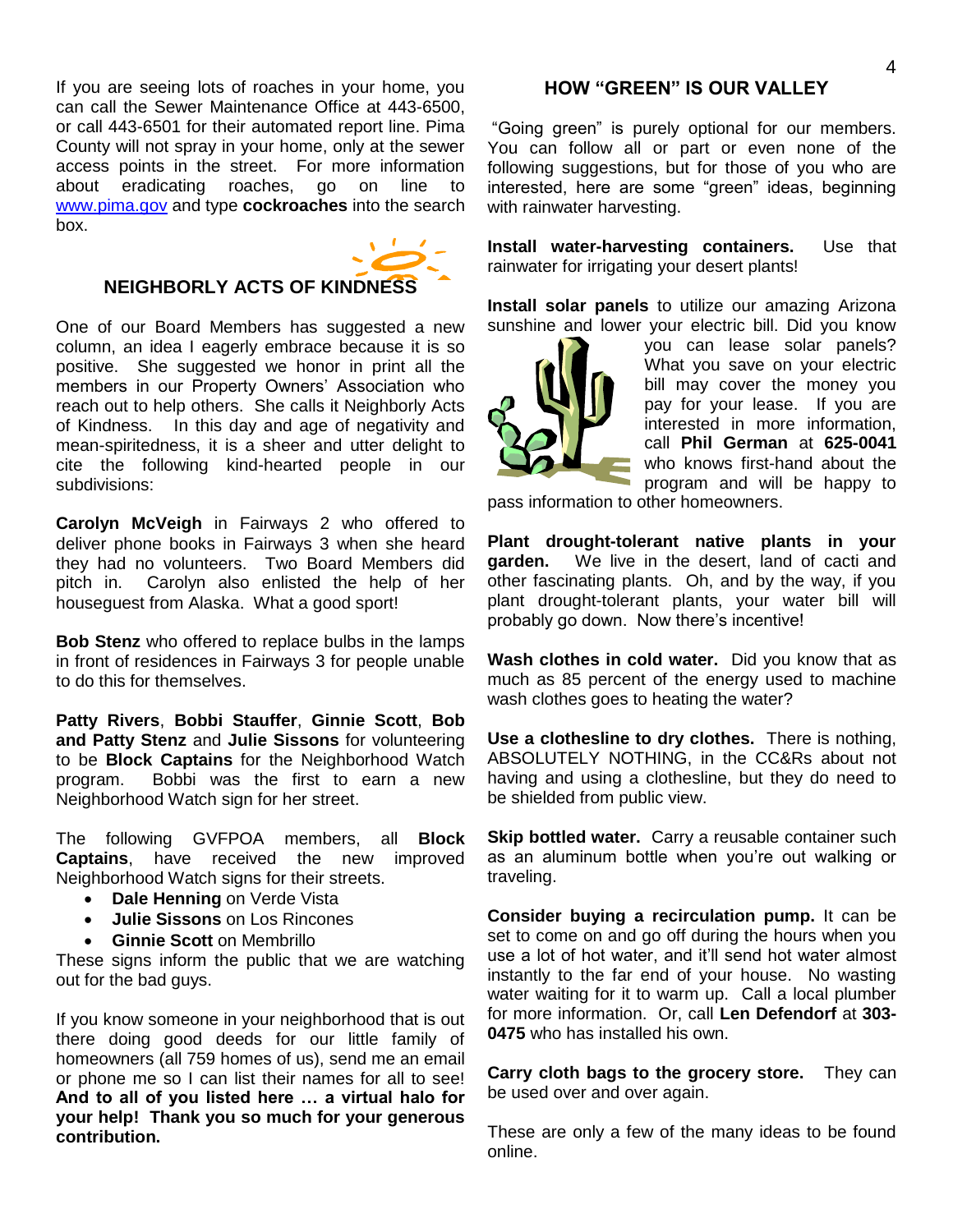## **SIGN UP FOR THE SAFETY ALERT SYSTEM TODAY!**

Did you know that there is a safety alert system for Pima County? Called the SafetyAlertGPC, it sends information about major public safety events and emergencies to residents.

**The service is free**! You can sign up at [www.SafetyAlertGPC.com.](http://www.safetyalertgpc.com/) Or you can signup via landline phone at 837-7381. Information can be accessed by cell phone, pager, and email or by landline phones.

SafetyAlertGPC is similar to an outbound 911. It allows residents to sign up for emergency and severe weather alerts by voice, text and email for a variety of situations, such as regional flooding, natural gas outages and service restoration, electrical outages, chemical spills, and public health crises – instances when communication to residents has a high priority.

You can read more about this service at [www.SafetyAlertGPC.com.](http://www.safetyalertgpc.com/)

This vital service is funded by the US Department of Homeland Security.

## **ELECTIONS COMING UP AGAIN**

Just as you thought all the craziness was over, it's time for more elections … to the FPOA Board of Directors.

The following Board members are running for reelection:

- **Carol Kay**, who currently holds the office of Secretary;
- **Don McSurdy**, who is currently on the Architectural Committee;
- **Ralph Potteiger**, who currently holds the office of Vice President.

You will also be asked to vote on whether or not GVFPOA should rejoin GVCCC.

When you get your ballot packet, please, please, please take the time to read the enclosed information, mark your ballot, and return it in the enclosed envelope. Thank you!

#### **THINGS YOUR BURGLAR WON'T TELL YOU!**

*Editor's Note: This was an email sent to me by a friend. Once I read it, I decided the information was* 

*valuable enough to share with everyone. Just because we live in a retirement community doesn't mean that the criminals can't come into our neighborhoods*.

Of course I look familiar. I was here just last week cleaning your carpets, painting your shutters, or delivering your new refrigerator.

Hey, thanks for letting me use the bathroom when I was working in your yard last week. While I was there, I unlatched the back window to make my return a little easier.

Yes, I really do look for newspapers piled up on the driveway. And I might leave a pizza flyer in your front door to see how long it takes you to remove it.

If decorative glass is part of your front entrance, don't let your alarm company install the control pad where I can see it's set. That makes it too easy.

A good security company alarms the window over the sink. It's not a bad idea to install motion detectors, too.

It's raining, you're fumbling with your umbrella, and you forget to lock your door. Understandable, but understand this: I don't take a day off because of bad weather.

I always knock first. If you answer, I'll ask for directions somewhere or offer to clean your gutters. (Don't take me up on it.) However, if you don't answer when I knock, I'll try the door. Occasionally I hit the jackpot and walk right in.

Do you really think I won't look in your sock drawer? I always check dresser drawers, the bedside table, and the medicine cabinet.

You're right! I won't have enough time to break into that safe where you keep your valuables. But if it's not bolted down, I'll take it with me.

A loud TV or radio can be a better deterrent than the best alarm system. If you're reluctant to leave your TV on while you're out of town, you can buy a \$35 device that works on a timer and simulates the flickering glow of a real television. (Find it at faketv.com).

Sometimes I carry a clipboard. Sometimes I dress like a lawn guy and carry a rake. I do my best to never, ever look like a crook.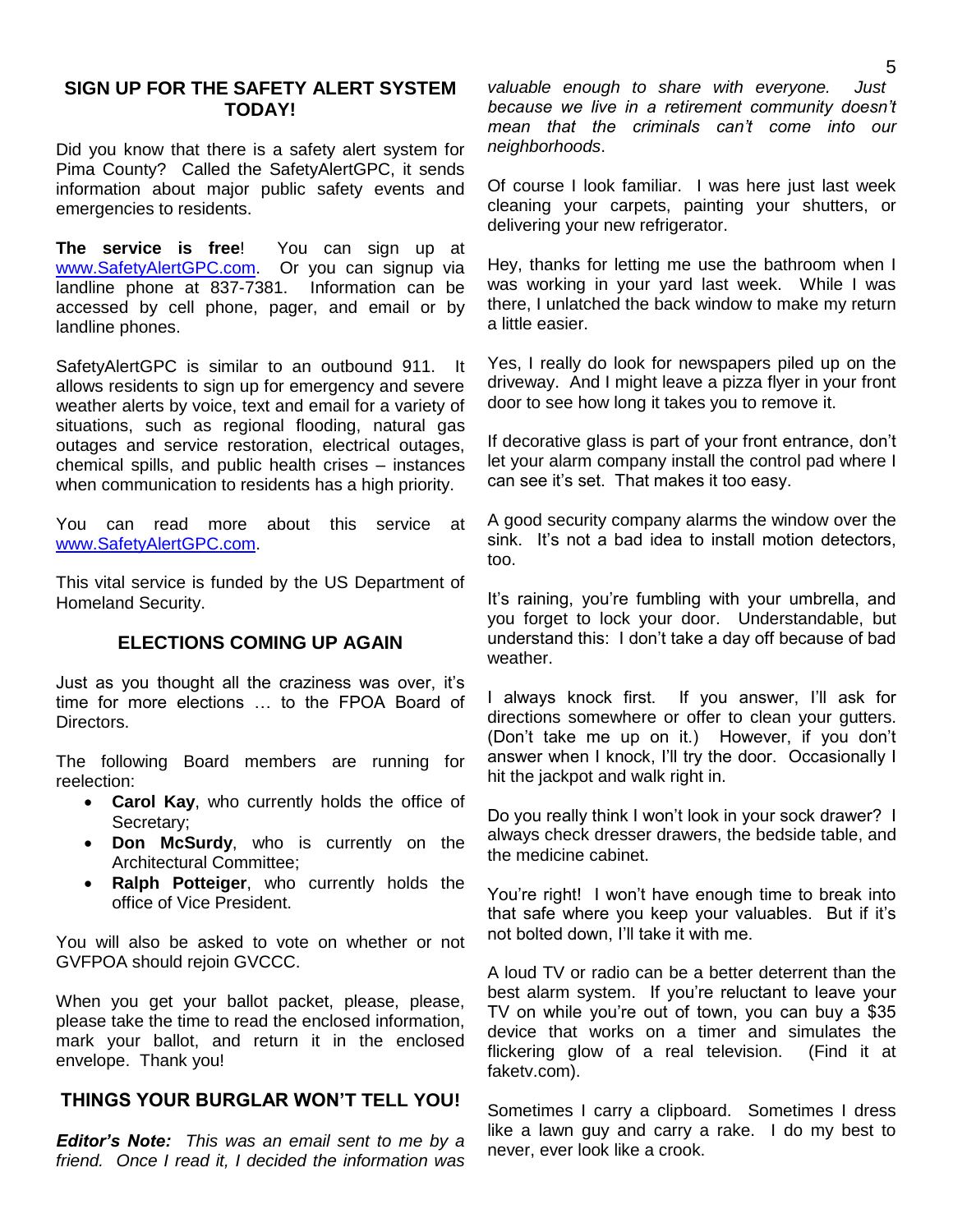The two things I hate most: loud dogs and nosy neighbors.

I'll break a window to get in, even if it makes a little noise. If your neighbor hears one loud sound, he'll stop what he's doing and wait to hear it again. If he doesn't hear it again, he'll just go back to what he was doing. It's human nature.

I'm not complaining but why would you pay all that money for a fancy alarm system and leave your house without setting it?

I love looking in your windows. I'm looking for signs that you are home, and for flat screen TVs or gaming systems I'd like. I'll drive or walk through your neighborhood at night before you close the blinds just to pick my targets.

To you, leaving that window open just a crack during the day is a way to let in a little fresh air. To me, it's an invitation!

**Sources:** Convicted burglars in North Carolina, Oregon, California, and Kentucky; Security consultant **Chris McGoey**, who runs www.crimedoctor.com; **Richard T. Wright**, a criminology professor at the University of Missouri-St. Louis, who interviewed 105 burglars for his book, *Burglars on the Job.* 

## **HELP US BY GIVING US A CORRECT FORWARDING ADDRESS**

Sadly, some of you never received ballots we sent out in December because they were returned to us by the post office. The forwarding address we had on file was incorrect. **PLEASE** be sure to give **Joyce Mohr** a correct forwarding address. Without it, you don't get important information and we waste a lot of money on postage.

## **NEW COLUMN TO HELP US FIND HELP!**

Are you looking for someone who can do some painting for you? Need a handyman you can trust? Hoping to find someone to clean your house? Need other types of services from people who are reliable?

REMEMBER, WE DO NOT ENDORSE THESE PEOPLE OR THEIR BUSINESSES. WE NEITHER SANCTION THEM NOR DO WE DISAPPROVE OF THEM. We simply provide the names and phone numbers of business people who have been recommended to us.

If you have had a great experience with a local businessperson and you want to share that information with us, you can email **Jan Lorimer** at **[janlor6897590@yahoo.com](mailto:janlor6897590@yahoo.com)** or call her at 399-2563.

**Dave Thompson (House Painter):** 225-9074

## **GVFPOA'S CONTRACT WITH WASTE MANAGEMENT**

Some of our homeowners may not realize that our three subdivisions have a contract with Waste Management. They provide us with twice-a-week pick-up of trash and garbage, and once-a-week pickup of recyclable materials. They also pick up yard cuttings.

This contract was entered into on behalf of the homeowners in 2002 between the then-president of the Board and Waste Management. Prices have been kept low because of the large number of homes covered by the contract.

However, if individual homeowners choose to go with other companies that perform the same services, our contract would be in jeopardy.

**Clip-n-Save- - - - - - - - - - - - - - - - - - - - - - -** 

## **HELPFUL TELEPHONE NUMBERS**

- Barking Dogs or other Noisy Pets: 243-5900
- Bats that may be rabid: 243-5900
- Community Water Co. (they service our subdivisions): 625-8409
- Conrad Joyner Branch Library: 594-5295
- District 4 Pima County Supervisor Ray Carroll: 740-8094
- G.V. Fire District non-emergency (i.e. snake removal, smoke alarm battery replacement): 629-9200
- G.V. Post Office: 625-4221
- Landfill Information: 740-3340
- Mosquito Problems: 243-7999
- Pima County Council on Aging: 7907262
- Poison Hotline: 800-222-1222
- Southwest Gas: 877-860-6020
- Sun Tran Dial-a-Ride (bus service): 792-9222
- U.S. Customs and Border Protection: 1-866- 347-2423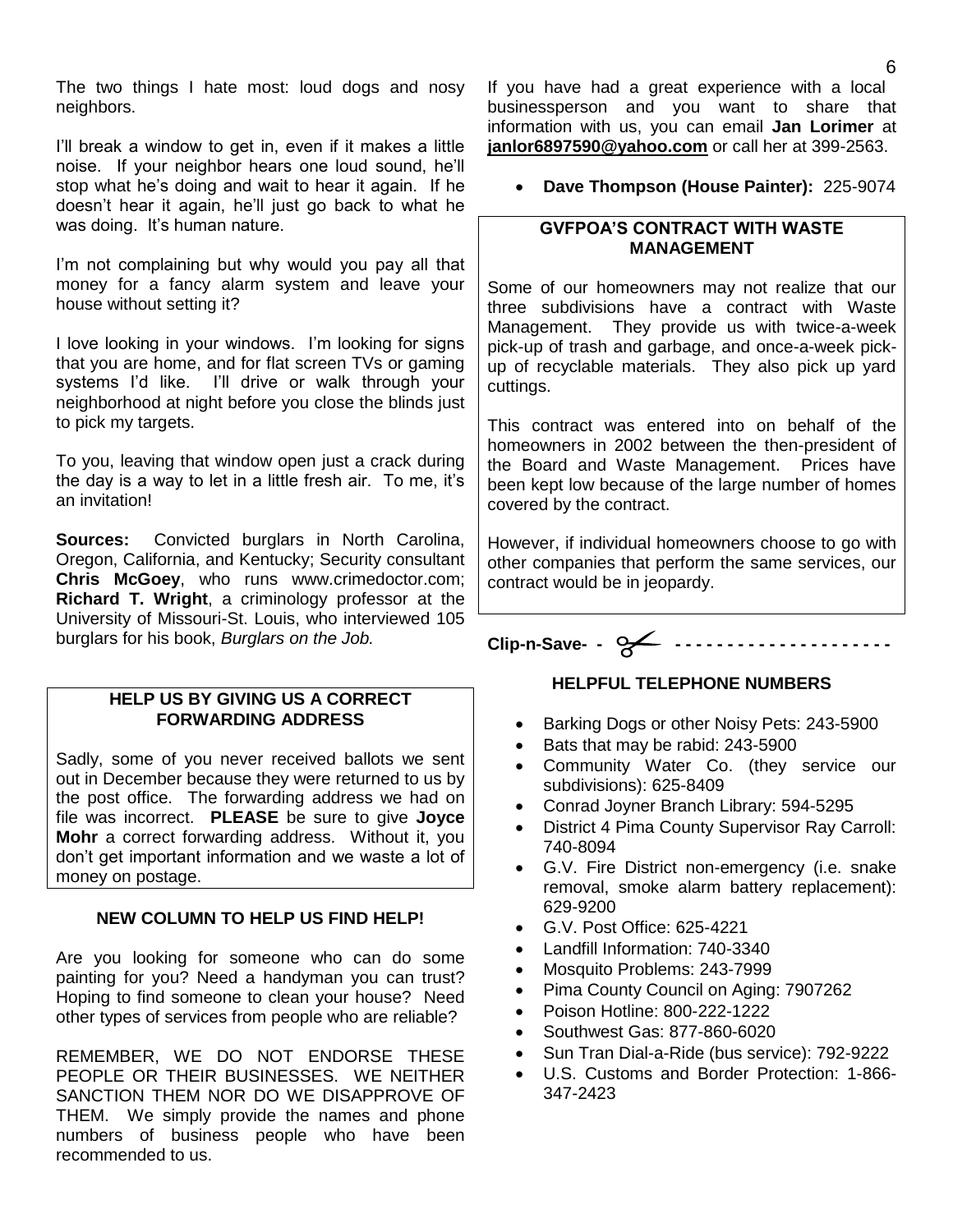#### HANDYMAN OF GREEN VALLEY **SUPERIOR WORK ~ AFFORDABLE PRICES**

Cory Bradbury



 $(520)$  471-6425 cbradbury37@yahoo.com **Free Estimates** 









#### **REAL ESTATE REPORT** By **Sue Jones**

As of December 2, 2010, currently there are 24 homes on the market in the Fairways Subdivisions, ranging in price from \$89,995 to \$269,000. Seventeen homes have sold since January 1, 2010, ranging in price from \$73,000 to \$160,000.

Currently there are five homes under contract, with asking prices between \$105,000 and \$174,800. The selling prices on these homes will remain unknown until they actually close.

The information for this report was obtained from the Green Valley/Sahuarita Multiple Listing Service.

**Would you like to see your business card in this newsletter?** 

**For only \$40.00, you can have your business card appear two times in the GVFPOA newsletter, as well as for a year on our Website.**

**Just bring your money and your business card to the next Board meeting**